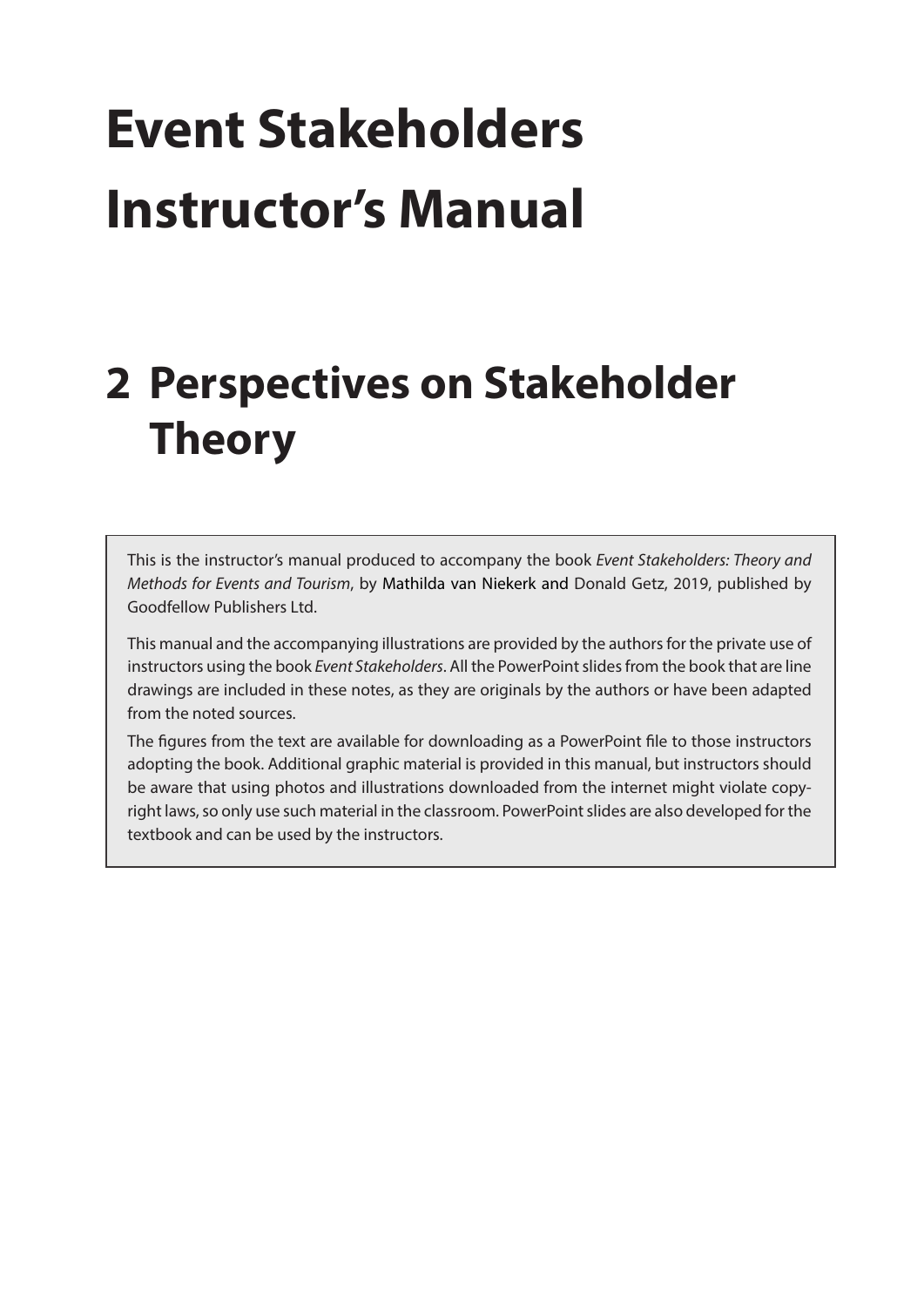### **Lecture 3**

#### **2.1 Introduction**

The first section of this chapter covers four perspectives on stakeholder theory, and each one is relevant - but it would be wrong to say they form an integrated theory. The 'normative' perspective is elaborated upon by reference to Clarkson's principles and corporate social responsibility (CSR), which we believe to be crucial for all events in the public and not-for-profit sectors, and increasingly important for adoption by for-profit companies. Thirdly, the chapter delves into classifications of stakeholders and the roles they play.

#### **2.2 Key terms defined**

A few key terms set the stage for classification, and you could move these forward to the first set. This diagram of *primary versus secondary stakeholders* is from a slide share taking a business perspective on stakeholders. See:<http://slideplayer.com/slide/>9559013/

## Primary or Secondary Stakeholders?

In addition stakeholders can be separated according to whether or not the business sees them as important:



#### **2.3 Case study - Commonwealth Games, Gold Coast Australia**

*Karin Weber (Hong Kong Polytechnic University) & Xin Jin (Griffith University - Australia).* 

#### 1.1.1 **Possible Discussion Points:**

- ◆ Was is a 'mega event'?
- What does that term mean in the context of stakeholder management?
- If residents are the primary stakeholder group, how were they impacted by this event?
- Do you think this kind of event really is good for a city or region? Consider longterm (or legacy) outcomes.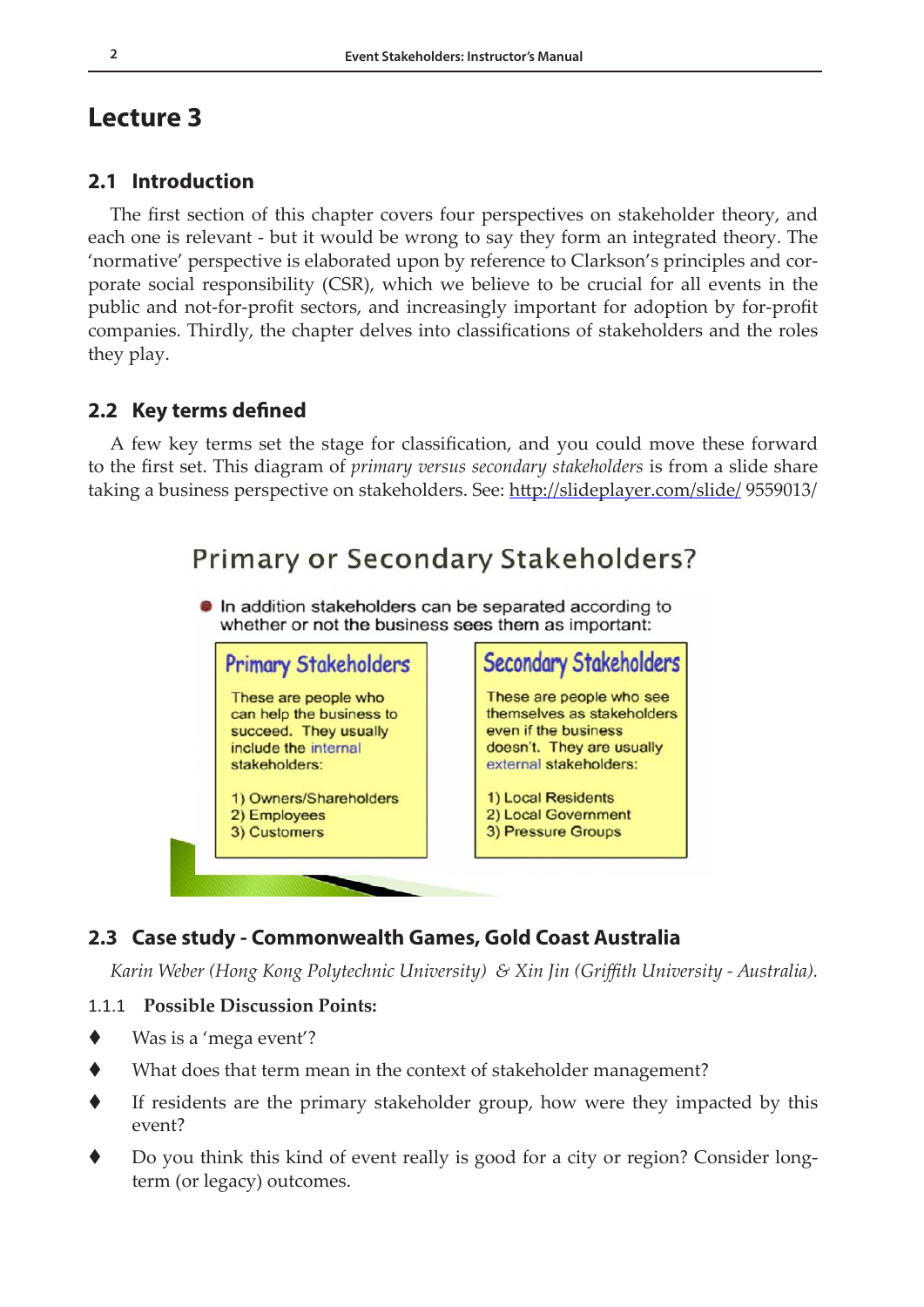There are additional sources that can be consulted: [https://gc2018.com.](https://gc2018.com) The sustainability material is very interesting: [https://gc2018.com/about/sustainability.](https://gc2018.com/about/sustainability) Gold Coast has published online a document describing in great detail the intended legacies of the Commonwealth Games. See: <http://www.goldcoast.qld.gov.au/documents/bf/>gc2018 benefits.pdf.

## **Lecture 4**

#### **2.4 Four perspectives on Stakeholder Theory**

The ensuing diagram is from a slide-share on power, politics and stakeholders: www.slideshare.net/azmatmengal/power-politics-and-stakeholder-management

This slide claims there are two categories: normative and instrumental, not the four we discuss in the book: *descriptive/empirical, instrumental, managerial and normative.*



Here is a downloaded slide that summarizes the Clarkson Principles, which leads us directly to *corporate social responsibility or CSR.*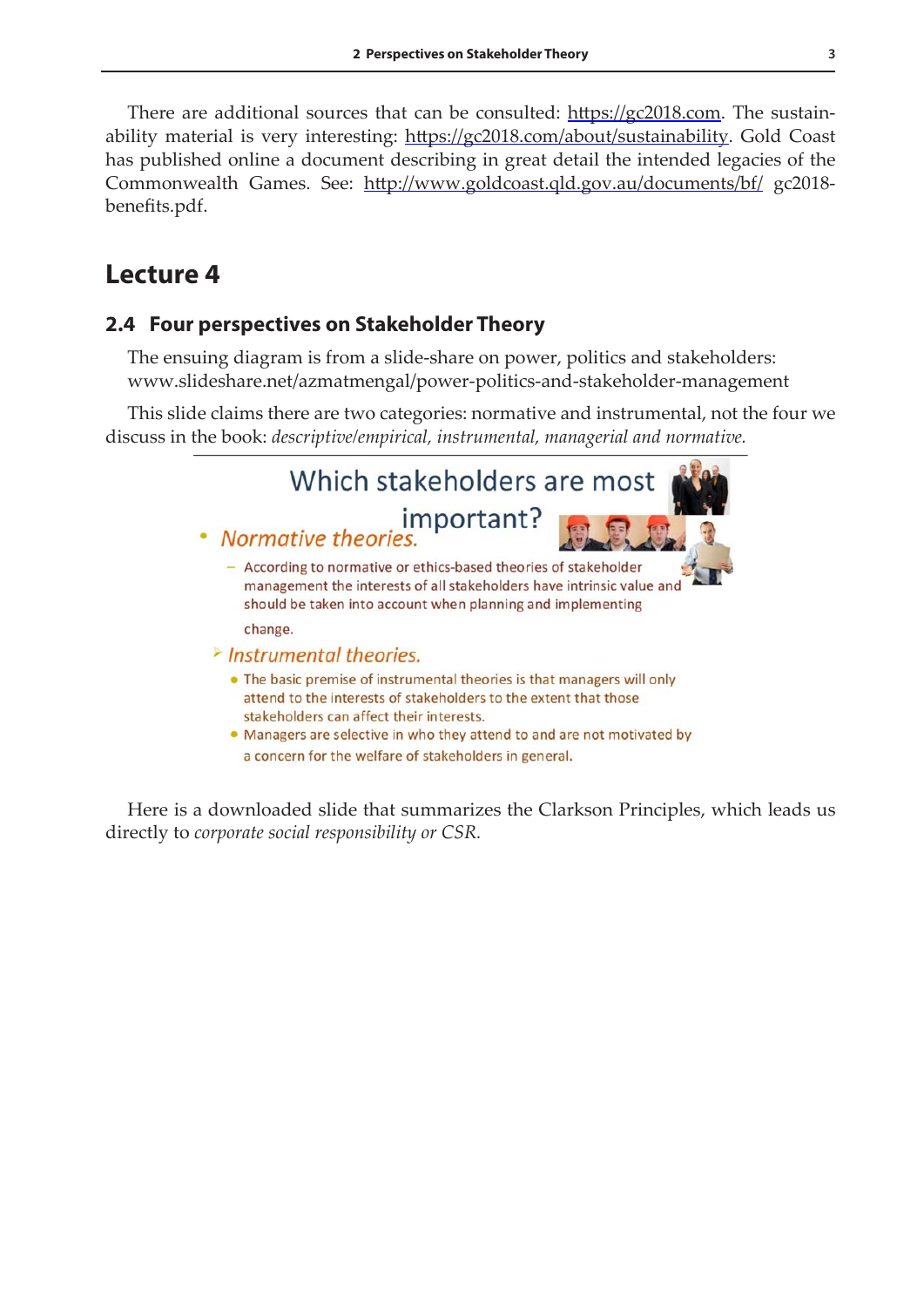## The Clarkson Principles of Stakeholder Management

- Acknowledge: and monitor concerns of legitimate  $\mathbf{1}$ stakeholders.
- 2. Listen and communicate with stakeholders.
- 3. Adopt mechanisms sensitive to stakeholders' claims and requirements,
- 4. Interdependence and distribution: recognise the interdependence of interests, and distribute benefits accordingly.
- 5. Cooperate with other public and private entities  $-$  to reduce any negative impacts of the business, and to pay compensation,
- 6. Avoid activities that infringe rights of stakeholders, e.g. right to life, property, and clean environment.
- 7. Transparency of activities, reporting of actions taken to address stakeholders' requirements. 6

#### **2.5 Social responsibility for events and tourism**

The first diagram below is the original pyramid model from Carroll, followed by our adaptation for the book (Figure 2.1). Our thinking is that all of these elements of responsibility are inherently necessary for *sustainable* events and tourism, and they are not hierarchical. This is especially true for events that claim to exist for 'service to the community' or for the 'pubic good'.

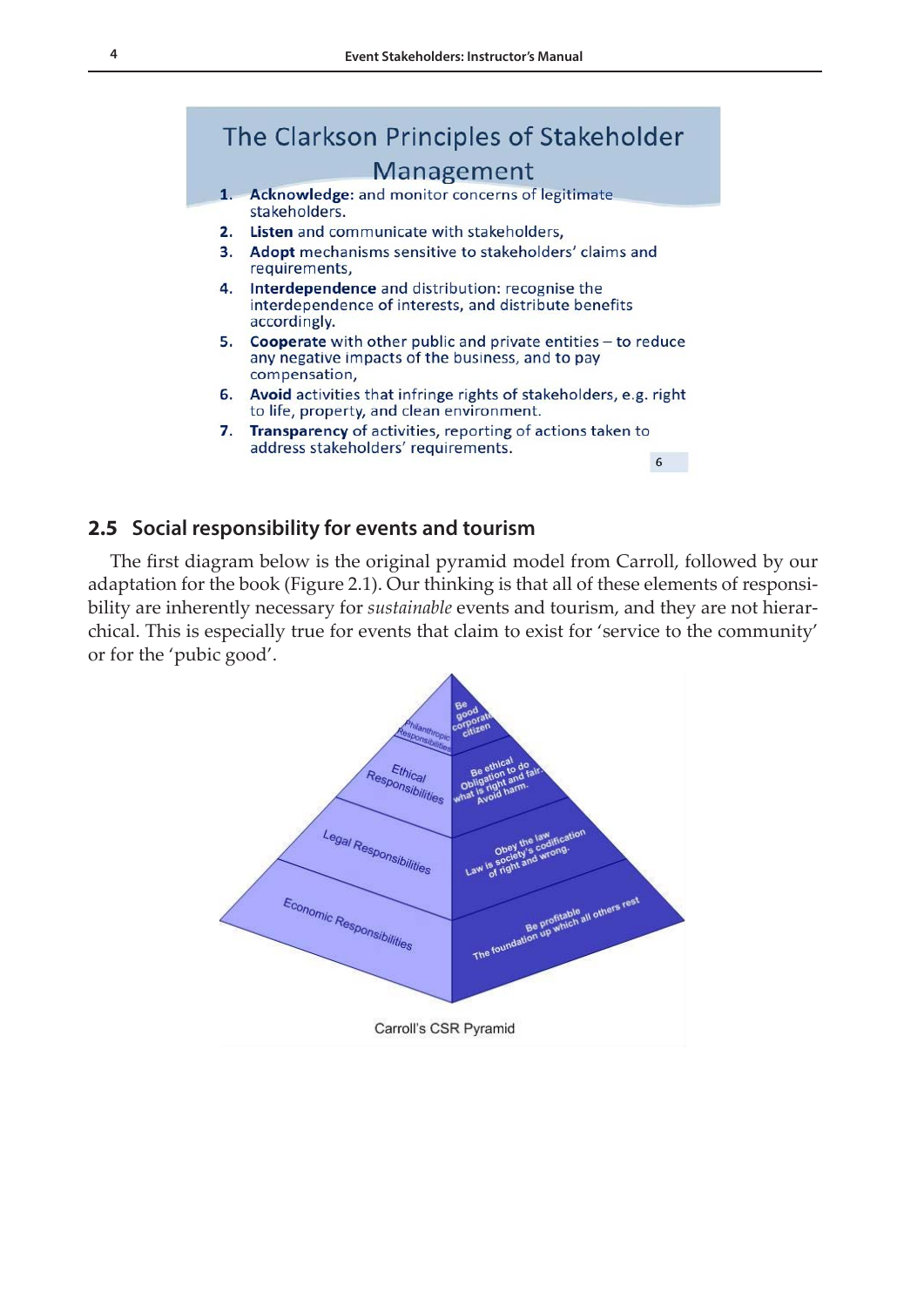

**Figure 2.1:** An Integrated Model of Social Responsibility for Events and Tourism. Source: Adapted from Carroll, A.B. (1993).

#### **2.6 Typology and classification of stakeholders**

It is essential for students to gain a full appreciation of *power, legitimacy and urgency* as they interact, in a dynamic manner, to influence the event or any focal organisation. Urgency in particular is constantly changing, whereas power tends to be related mostly to resources and regulations and is therefore somewhat more predictable. However, many events struggle to obtain and maintain resources, so that too is a dynamic stakeholder environment. The first diagram below is the original, from Mitchell et al. (1997), and then we have the simpler, adapted version from our book (Figure 2.2). This adaptation asks some key questions that event producers will certainly consider when examining their stakeholder environment.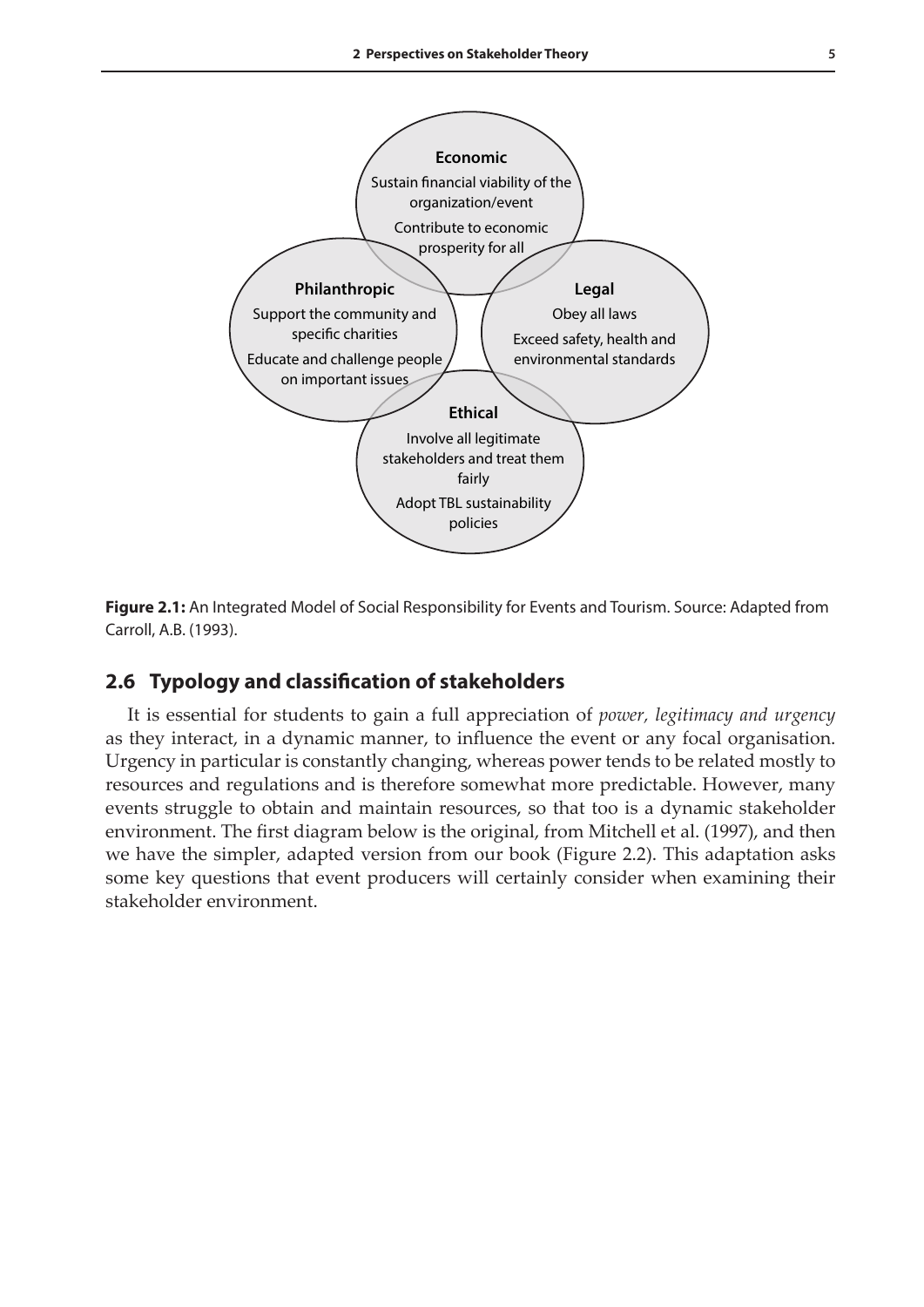

**Stakeholder typology:** One, two or three attributes present. Source: Mitchell et al. 1997



**Figure 2.2:** Stakeholder typology: One, two or three attributes present. Source: Adapted from Mitchell et al. (1997)

While 'urgency' is seldom mentioned in the literature, power and legitimacy are important topics - and they are themes running through this book. Pay attention to the different forms of power, and the ways in which legitimacy is both sought and earned.

The thirteen *propositions on legitimacy* are put forward from the cited article by Larson, Getz and Pastras (2015) to be applicable in the events field. Used this way, propositions are claims to knowledge, based on research and experience, and they can contribute to theory building. Each proposition can be reworded as a hypothesis to test through further research.

#### **2.7 Identifying and classifying event and tourism stakeholders**

Event owners, producers and managers undoubtedly have a sense of who their main stakeholders are, and the various roles played by them - but they should also be able to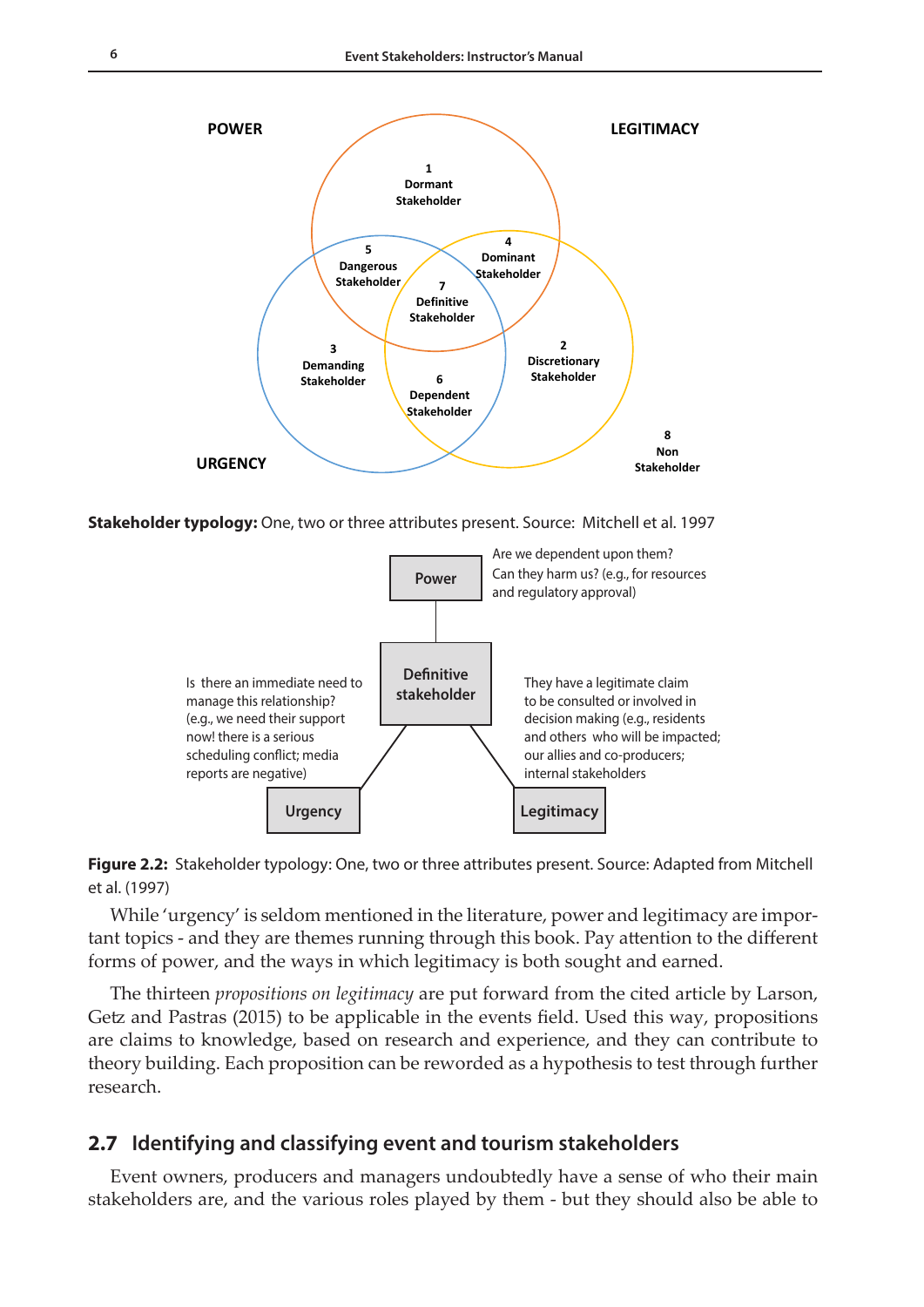analyse these relationships systematically and develop appropriate, adaptable strat egies. The simple identification and mapping of stakeholders, their roles, and the inter-relationships, is part of the descriptive/empirical perspective on stakeholder theory. There have been a number of related research projects concerning events, and the first diagram is from a published article that examined festivals in Canada and Sweden.



The second diagram (Figure 2.3) is the authors' adaptation, from this book. Of critical importance is recognition of the dynamic nature of stakeholder relationships (which these diagrams do not reveal), and the fact that some stakeholders hold multiple roles - especially local governments who often fund, promote and regulate at the same time,  $\boldsymbol{\lambda}$  through different agencies or departments. Also consider these additional considerations: internal versus external stakeholders, and the interactions of power, urgency and legitimacy.



**Figure 2.3:** Stakeholders and their roles related to events and tourism. Source: adapted from Getz, D., Andersson, T. & Larson, M. (2007).